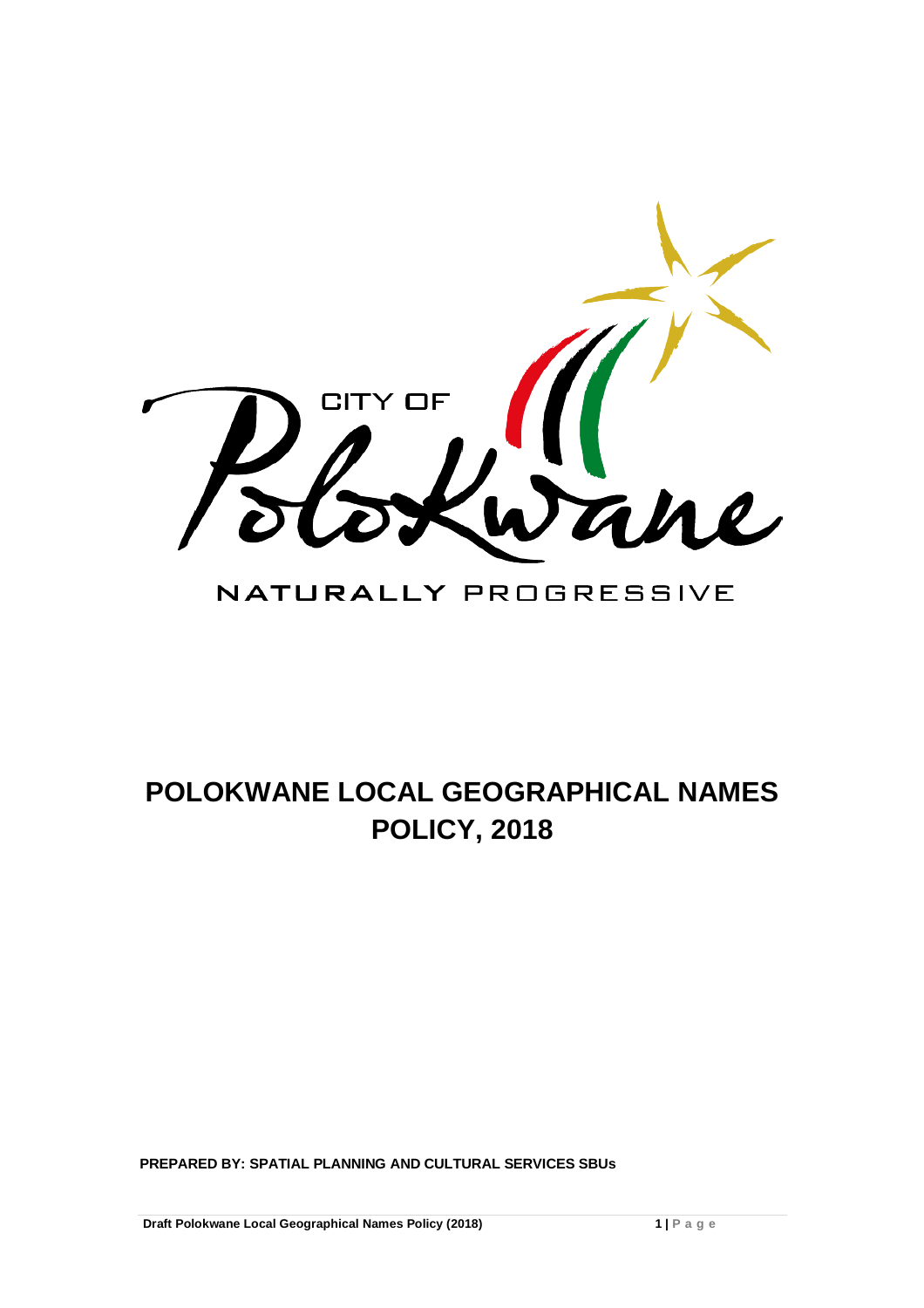# **TABLE OF CONTENT**

- **1. BACKROUND**
- **2. DEFINITIONS**
- **3. GENERIC TERMINOLOGY AND CLASSIFICATION OF ROADS**
- **4. ABBREVIATIONS**
- **5. PURPOSE OF THE POLICY**
- **6. OBJECTIVES OF THE POLICY**
- **7. LEGISLATIVE CONTEXT**
- **8. PANEL OF EXTERNAL ADVISERS**
- **9. TYPES OF APPLICATIONS FOR NAMING**
- **10. STREET NAMES**
- **11. GEOGRAPHICAL NAMES BANK**
- **12. NAMING AND RENAMING OF MUNICIPAL PROPERTIES**
- **13. FINANCIAL CONSIDERATIONS**
- **14. BIBLIOGRAPHY**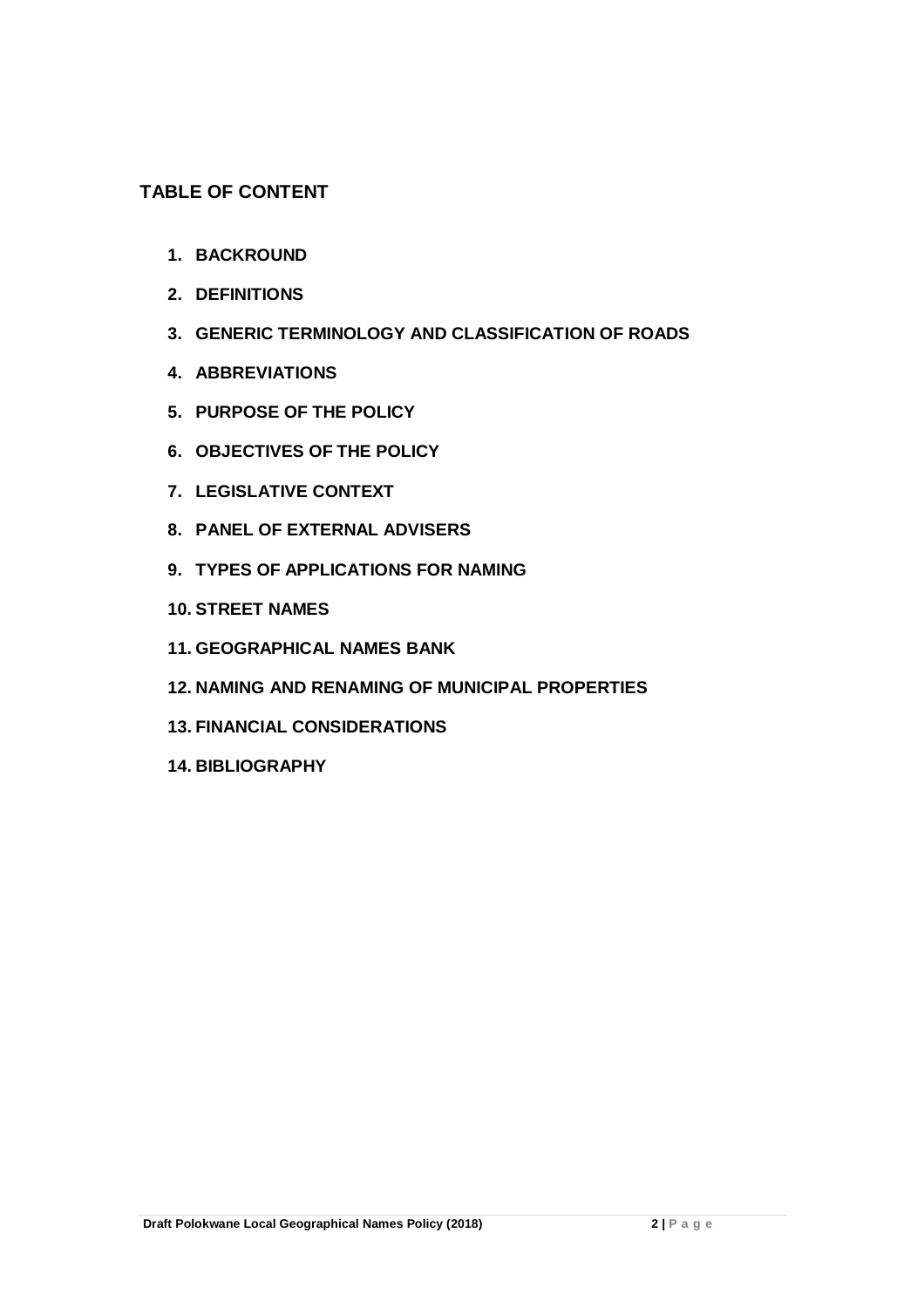# **1. BACKROUND**

The United Nations Group of Experts on Geographical Names (UNGEGN) was established in pursuance of Economic and Social Council Resolutions 715 A (XXVII) of 23 April 1959 and 1314 (LXIV) of 31 May 1968 to further the standardization of geographical names at both the national and international level. In order to continuously coordinate the achievement of the required results across the world, the UNGEGN performs its work by means of divisions based on geographical proximity and the linguistic systems in use in the world. Recognizing that national standardization is a basic requisite for international standardization and that each country has the sovereign right to decide on the names and written forms for its features, the United Nations recommended that each country should have a national geographical names authority to standardize its names.

The SAGNC replaced the National Place Names Committee (NPNC), which was appointed in 1940 by the then Minister of Education, Arts and Science. The South African Geographical Names Council (SAGNC) is therefore an advisory body appointed by the Minister of Arts and Culture in terms of the South African Geographical Names Act, 1998 (Act 118 of 1998). It is the supreme authority on geographical names in South Africa and has jurisdiction over all names of geographical features and entities in the territories over which the South African government has sovereignty or jurisdiction acquired by treaty. Not only is the SAGNC the highest advisory body to the Minister on official place names in South Africa, but it also advises the Minister on the transformation and standardization of official geographical names.

The SAGNC is also responsible for facilitating the establishment of provincial geographical names committees such as the Limpopo Geographical Names Committee (LGNC). A provincial geographical names committee advises local authorities and works with them to ensure they apply the principles of the SAGNC. The LGNC makes recommendations to the SAGNC on geographical features within the provincial boundaries and liaises between communities and/or municipalities and the SAGNC. A priority of the SAGNC is to ensure that the general public of the country is involved in the naming process.

Polokwane Municipality prepared a policy regarding naming / renaming of townships, as there is a need for a uniform and common approach to the naming of streets, townships, and council owned properties to allow for a smooth running of services for the whole of the municipality. A municipal wide policy is needed to facilitate decision making with regard to related applications in order to standardise street naming and council owned properties.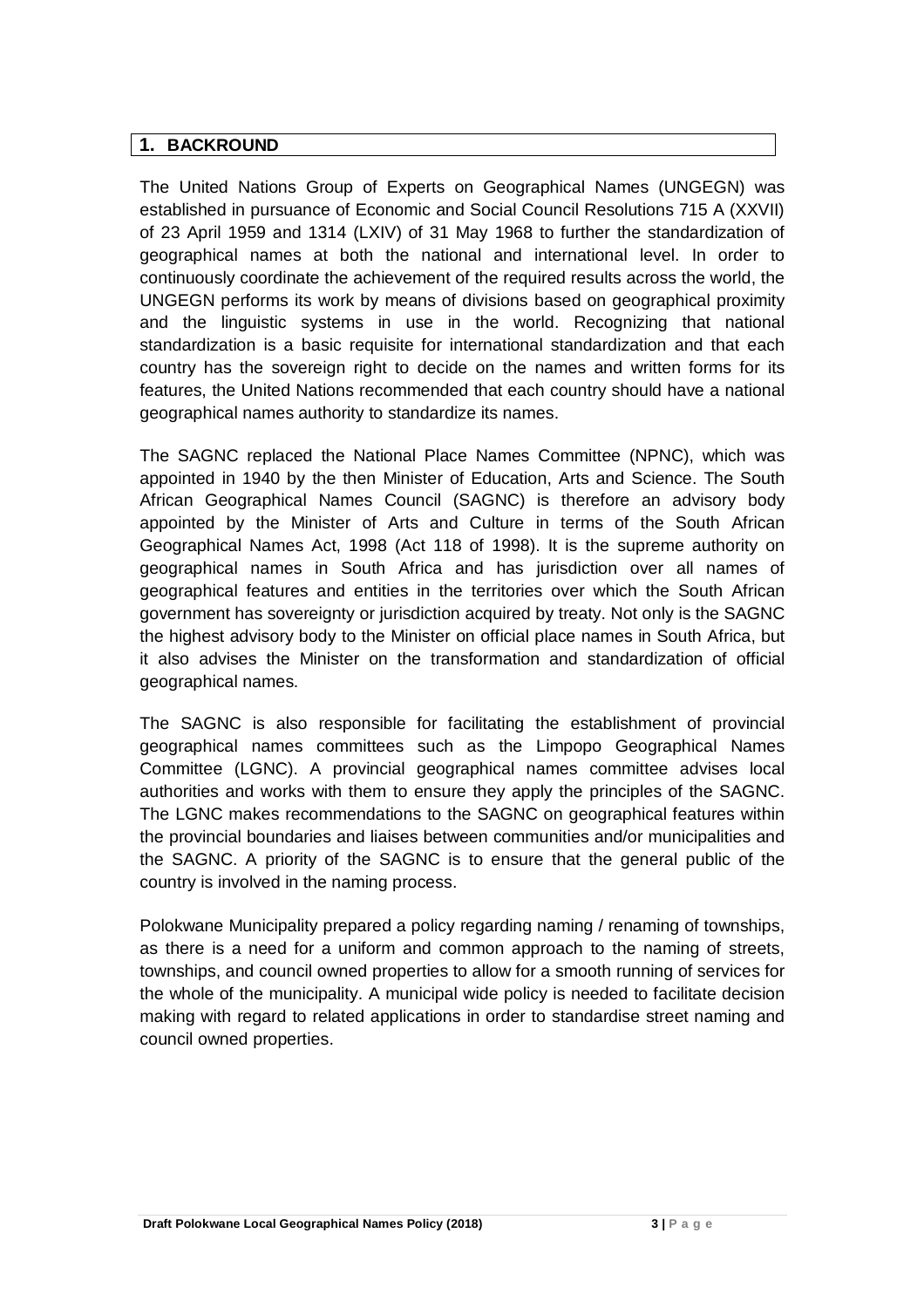#### **2. DEFINITIONS**

For the purpose of the policy the following definitions apply:

**Council** means the municipal council of the municipality as contemplated in Section 157 of the Constitution;

**Council owned properties** in terms of this policy means all municipal properties such as buildings, parks, libraries, museums, clinics, cemeteries, stadiums

**Cul-de-sac** means a street with a single entry, which is also the exit, into the street;

**Day** means a calendar day provided that when any number of days is prescribed for the doing of any act in terms of this policy, it must be calculated by excluding the first day and including the last day; provided further that, if the last day falls on a Saturday, Sunday or public holiday, the number of days must be calculated by excluding the first day and also the Saturday, Sunday or public holiday; and further if the day on which a notice in terms of this policy must appear in any media or *Provincial Gazette* such notice may not appear on a Saturday, Sunday or public holiday and which shall for purposes of the calculation of days be excluded;

**Polokwane Local Geographical Names Bank** means a database consisting of approved geographical names within the area of jurisdiction of Polokwane Local Municipality;

**Geographic name** means the name of any terrestrial feature within the borders of the Republic of South Africa, together with the area of jurisdiction of the Republic acquired by treaty, whether —

- (a) natural or man-made or adapted by human agency; or
- (b) populated or unpopulated.

**Townships name** means the name allocated to a new township establishment. (This name is made up of the name of the township zone name and the next available extension number. Names of new township developments have to be allocated by issuing a reservation letter);

**Townships zone name** means a distinct name reserved for a broader area in which township development can take place. (All new township establishments will then bear the same distinct zone name as well as a unique extension number. If a township zone does not have an approved name, a township zone name needs to be approved before new townships can be reserved);

**Municipality** means the Polokwane Local Municipality or its successor in title as envisaged in section 155(1) of the Constitution established by Notice under section 11 and 12 in 2000 and amended by Notice No 1866 of 2010 in terms of the Local Government Municipal Structures Act, 1998 (Act 117 of 1998), as amended;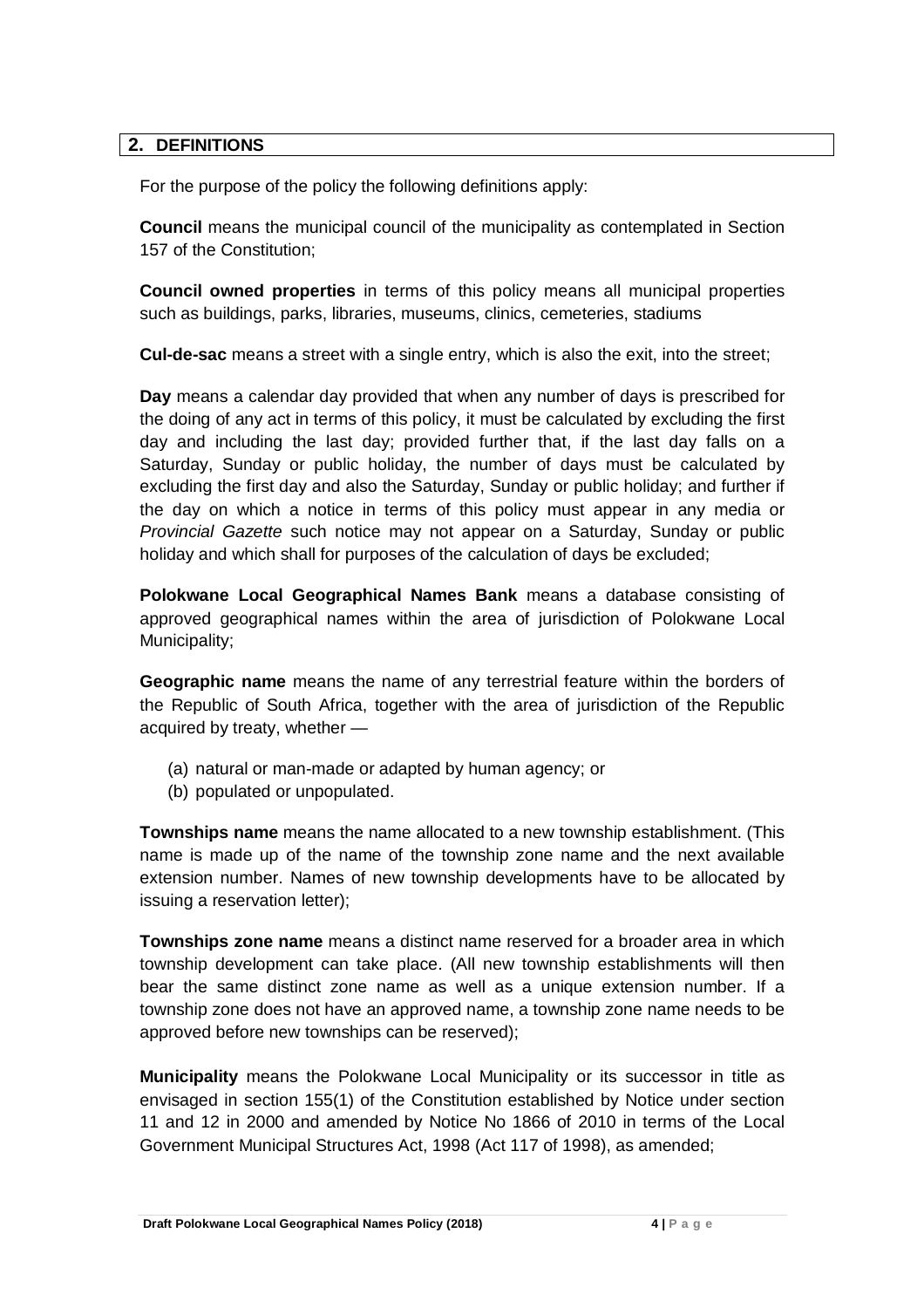**Panel of external advisers** means people who are nominated and appointed by the Council and who are experts on history, culture, linguistics, town planning, toponymy, reconciliation and religion;

**Public road** means a portion of land reserved for road purpose (access and movement) in favour of general public and under control of the local authority or other controlling authority;

**Public street** means any street, road or thoroughfare shown on the general plan of a township, agricultural holding or other division of land or in respect of which the public has acquired a prescriptive or other right of way registered and/or zoned as a street in favour of the public;

**Private road / Right of way Servitude** means a private road, on the other hand, is a portion of land reserved for road purposes (access and movement) in favour of person or body of persons who are legally in control of such land and is not intended for public road as defined above. Although not commonly found, this alternative might arise in a situation where an individual erf / erven cannot be effectively identified from abutting public road / street name or common development. Then it becomes necessary to name the private road / right of way from which individual erven are getting direct street access; and

**Private street** means a street that is not a public street, that is inside a sectional title complex or a Section 21 homeowner's association complex. A body corporate/home owners association will thus be the owner of the street. Private streets also include rights of way registered in favour of private users.

# **3. GENERIC TERMINOLOGY AND CLASSIFICATION OF ROADS**

# **3.1 Generic terminology**

All street names must contain one of the following generic terms or suffixes:

| <b>Avenue</b>    | is a wide and attractive city street, often with an avenue of trees but on<br>a smaller scale than a boulevard; |
|------------------|-----------------------------------------------------------------------------------------------------------------|
| <b>Boulevard</b> | is a wide, pretentious street, usually a traffic artery or primary road<br>with<br>an avenue of trees;          |
| <b>By-pass</b>   | is a wide road, which runs around a densely populated suburban<br>areas to allow traffic to flow past it;       |
| <b>Circle</b>    | is a ring road starting and ending at the same point;                                                           |
|                  | <b>Close, Place</b> is a blind alley or cul-del-sac;                                                            |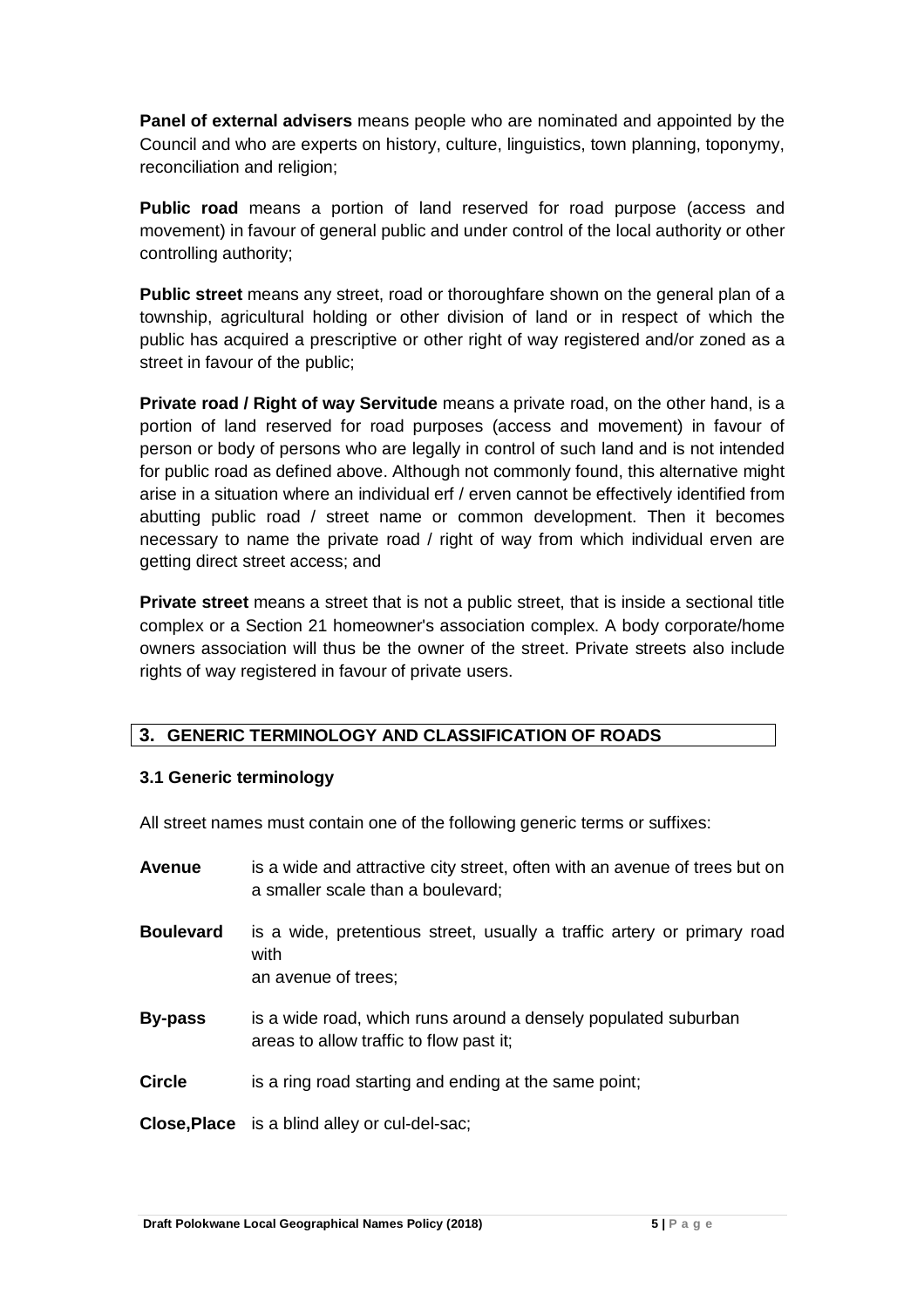| <b>Crescent</b>       | is a ring road or street with an arch which subtends an angle of less<br>than 180 degrees;                                                                                       |
|-----------------------|----------------------------------------------------------------------------------------------------------------------------------------------------------------------------------|
| <b>Drive</b>          | is a picturesque route; or a private carriageway to a dwelling;                                                                                                                  |
| <b>Freeway</b>        | is a dual carriageway with grade separated intersections and<br>interchanges at 5 km intervals;                                                                                  |
| Lane                  | is a narrow road or trail (alley), often only for service vehicles;                                                                                                              |
| Road<br><b>Street</b> | is a public communication road (generally used to describe<br>thoroughfares outside built-up areas); and<br>is a road in the city or town serving housed, businesses, shops etc. |

#### **3.2 Classification of roads**

**Freeway,** the main function is to provide provincial- and regional mobility. Usually located in a wide reserve. The adjacent developments are usually built with their backs toward the road. No direct access to stands. The design and standard of the road and the management of adjacent land uses must enable traffic to maintain speeds as allowed within the speed limit. Obstruction, delay or stops should only occur when there is an accident or emergency. Access to the adjacent land and other roads are provided via proper intersections with level separation. These roads usually have no traffic signals or stop streets;

**Mobility Spine**, the main function is to provide a city-wide mobility between activity areas. The road-reserve is usually narrower than that of a freeway. Adjacent developments are usually turned with their backs toward the road. As an exception there may be limited direct access to developments e.g filling stations. Continuity of the road is very important. It should be possible to maintain good traffic flow along the whole route. Obstructions, delays or stops should be minimised. Traffic signals are usually synchronised to the benefit of the traffic along the mobility spine where it intersects with other lower order roads;

**Activity Spine** gives direct access in some way to non-residential uses. A more business like character is experienced in the node- areas when travelling along these roads. These roads carry large volumes of traffic. The level of mobility varies depending on the intensity of developments along the roads and delays can occur because of direct accesses from these roads. The roads could be signalized or regulated by traffic control measures like traffic signals or 4-way stops where other roads intersect;

**Activity Street,** means a service road for concentrations of activities and developments. The priority is no longer to supply good mobility or link nodes or activity areas, but to provide direct access, on-street parking- and loading facilities. It can play a major role in supporting the abovementioned roads and should be encouraged to flank and complement corridors, mobility spines and activity spines to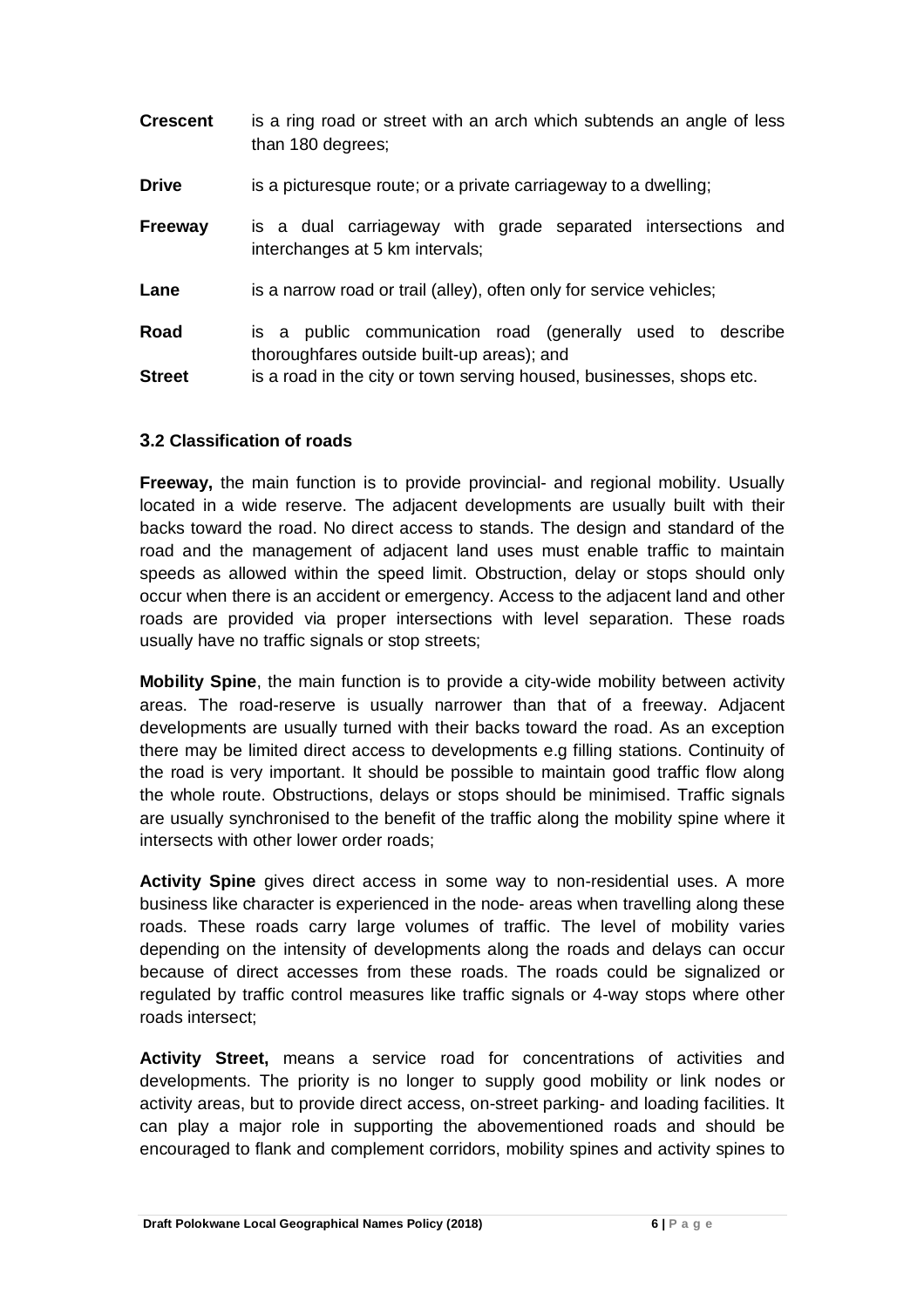ensure their stable mobility function. Mixed land uses are encouraged along activity streets;

**Residential Collector,** in all residential areas, there is a road, (sometimes more than one), that serves as a collector of local traffic and provides linkage with the major roads discussed above. Because residential sites next to these roads have good exposure and can be purchased economically (as a house), businesses tend to locate there and then convert the building to serve their purpose; and

**Residential Street,** means a street that serves and gives access to adjacent erven which does not require specific action other than to maintain it in its present form.

# **4. ABBREVIATIONS**

UNGEGN: United Nations Group of Experts on Geographical Names

SAGNC: South Africa Geographical Names Council

NPNC: National Place Names Committee

LGNC: Limpopo Geographical Names Committee

PLGNB: Polokwane Local Geographic Names Bank

PLGNC: Polokwane Local Geographical Names Committee

SBU: Strategic Business Unit

# **5. PURPOSE OF THE POLICY**

This policy seeks to regulate the processes associated with the naming and renaming of streets, townships, and council owned properties.In addition to the process, this policy also seeks to inform and influence the types of names that are chosen for various features as well as spell out the procedures that should be followed in the naming and renaming processes.

# **6. OBJECTIVES OF THE POLICY**

- 6.1To align the policy with relevant and applicable legislation.
- 6.2To outline the process and procedures of naming/ renaming of streets, townships and council owned properties.
- 6.3To outline the process and procedures on how to determine townships zones.
- 6.4To make provision for establishment of the Geographic Names Bank.

# **7. LEGISLATIVE CONTEXT**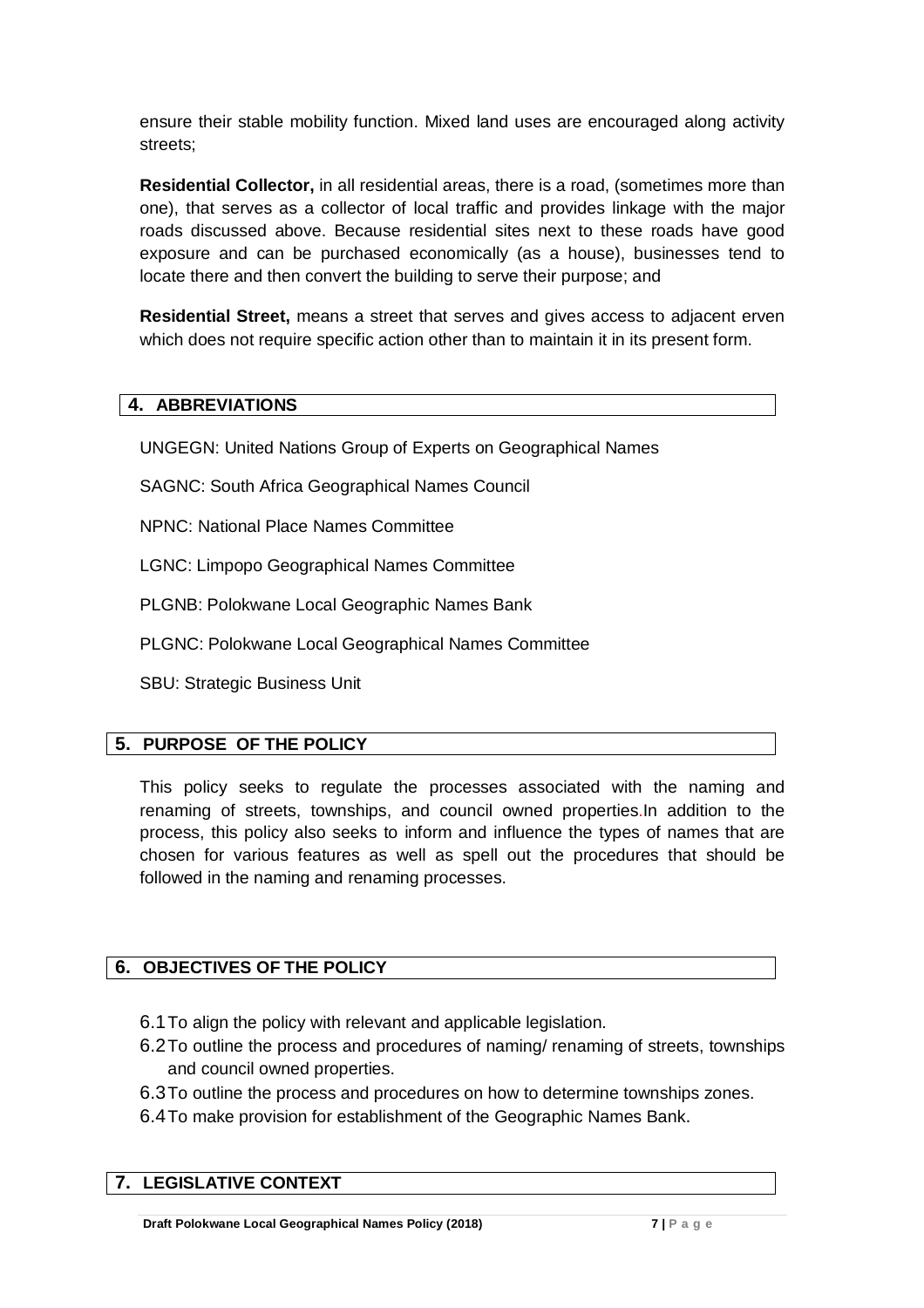# **7.1 Related Legislation**

The policy is embedded in national and provincial legislation.

# **7.1.1 National legislation**

The following national legislation were taken into consideration in this policy:

- (1) Constitution of the Republic of South Africa, 1996;
- (2) South African Geographical Names Council Act, 1998 (Act No.118 of 1998);
- (3) Regulations on the standardisation of geographical names published in *Government Gazette* 24999 of 7 March 2003 by Notice R339;
- (4) Land Survey Act, 1997 (Act No. 8 of 1997);
- (5) Local Government: Municipal Structures Act, 1998 (Act No. 117 of 1998);
- (6) Local Government: Municipal Systems Act, 2000 (Act No. 36 of 2000); and
- (7) Spatial Planning and Land Use Management Act (Act No. 16 of 2013).

#### **7.1.2 Provincial legislation**

This policy took cognisance of the following provincial legislation:

- (1) Rationalisation of Local Government Affairs Act, 1998 (Act 10 of 1998);
- (2) Town-planning and Townships Ordinance, 1986 (Ordinance 15 of 1986);
- (3) Local Government Ordinance, 1939 (Ordinance 17 of 1939).

# **8. PANEL OF EXTERNAL ADVISORS**

A panel of external advisers who advises the Polokwane Local Geographical Names Committee (PLGNC) must be established.

- (1) The panel will advise Polokwane Local Geographical Names Committee (PLGNC) on spelling, meaning, language and origin of names proposed for naming and renaming applications that have been submitted for consideration.
- (2) The panel must consist of 3 to 6 members selected by public nominations received through a process of advertising for a period of 30 days.
- (3) Nominations to serve on the panel must include the permission of the nominee and his/her full particulars, including contact details, relevant expertise and qualification(s), and a full justification by the nominator(s).
- (4) The demographic profile and cultural composition of the Polokwane Local Municipality must be reflected in the profile of the panel.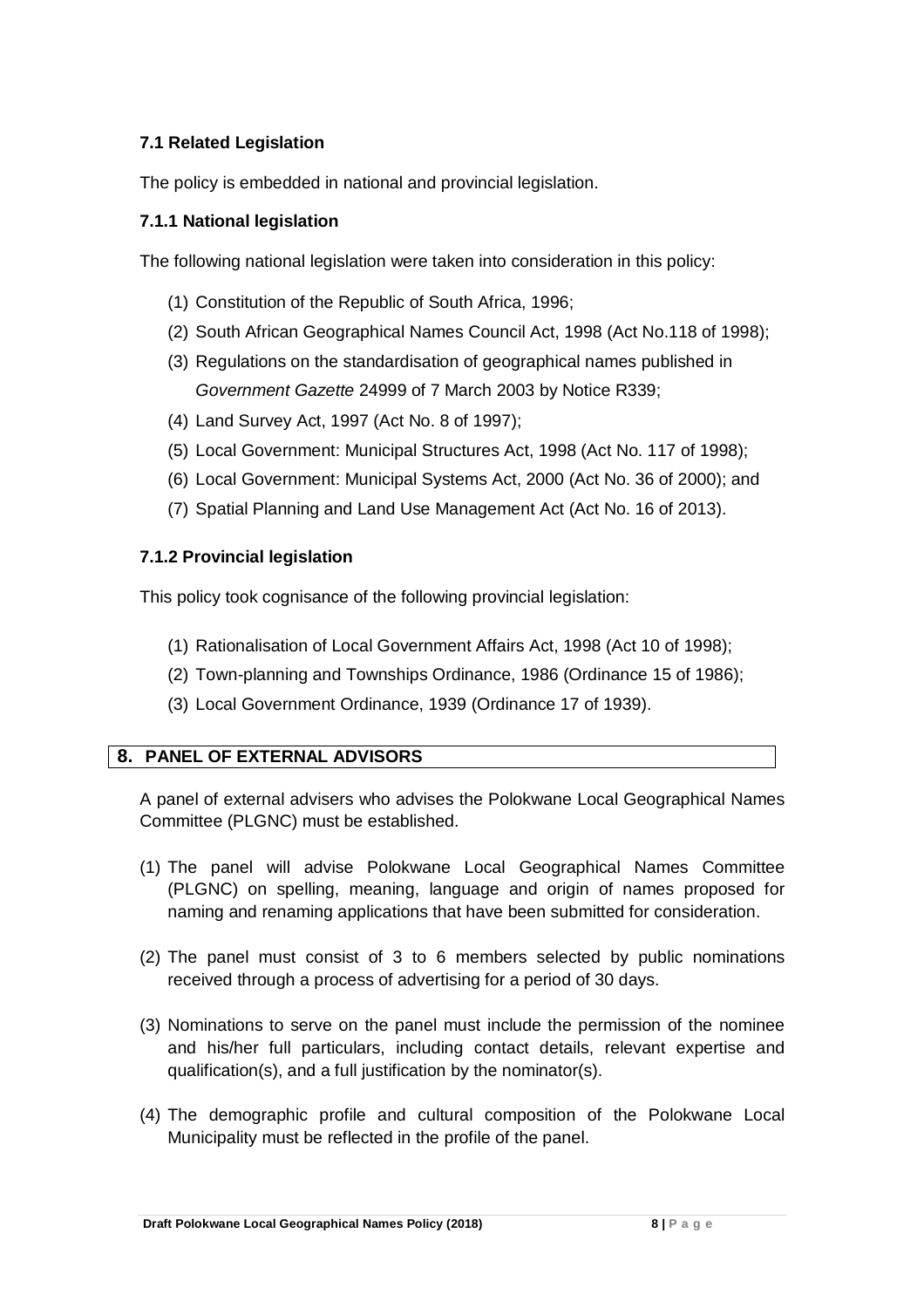- (5) The nominee must have expertise, experience and a qualification in two or more of the following areas: history, culture, linguistics, town planning, toponymy, reconciliation and religion.
- (6) The panel will meet at the discretion of the Chairperson of the PLGNC.
- (7) The Chairperson of the Committee will invite representatives of the appointed external advisers to meetings of the PLGNC to ensure continuity. The external advisors will however be only *ex officio* members of the meeting.

#### **9. Types of Applications for Naming**

The types of applications for naming are as follows;

Township Zone Name Township Name Street Names Geographic Names Bank Naming and Renaming of Municipal Properties

The general guidelines for naming as well as the rules for the naming or renaming of public places and streets will be uniform across all types of applications to be named, except naming and renaming of municipal properties. (see sections 11.1 and 14). **Furthermore, interested parties to apply and how to apply is the same across all applications. The only difference will be the procedure in deliberating on those applications**.

#### **9.1 Who may apply**

All matters concerning the naming of public places vest in the Municipality. Therefore, national government departments, provincial departments, local authority, the South African Post Office, developers and any other body or person who wish to apply for a township zone name must submit the application in writing to Cultural Services SBU

#### **9.2 How to apply**

- (1) An applicant who wishes to apply for Township zone name and Township name must submit the application in writing to Cultural Services SBU.
- (2) The application for a township zone name must include at least the following:
	- (a) Complete and signed application form; and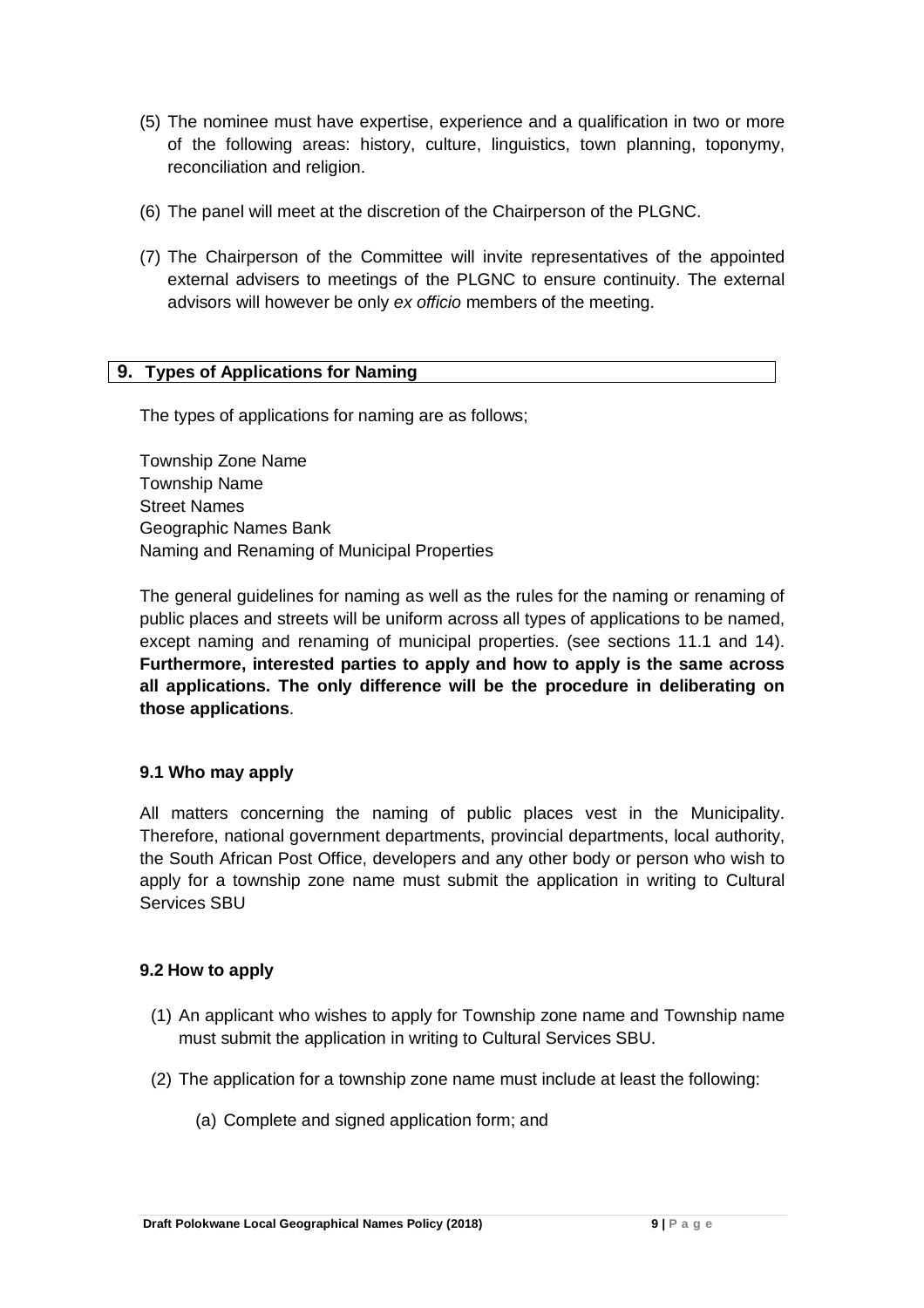- (b) motivation with sufficient information about the proposed name (origin, historical background, meaning, language, pronunciation, and any other information which the Municipality may deem necessary).
- (c) If a person's name is proposed, consent from the person (if he/she is still alive) or the family (if the person is deceased) should be included in the motivational memorandum.

#### **9.3 Procedures**

- **In the case of Township Zone names, the Municipality will process the application and make a recommendation to the LGNC that will make a recommendation to the SAGNC.**
- (1) The Manager: Cultural Services SBU or his/her delegate must evaluate the proposed names in line with the provisions of this policy.
- (2) Communication and Marketing SBU in consultation with Cultural Services SBU must advertise a notification indicating the proposed new township name zone or by publishing a notice in the local newspaper, stating at least the following:
	- (a) Proposed new township name;
	- (b) last date for objections; (14 days from the date of publications)
	- (c) address for submission of objections or comments.
	- (d) Notice must be published in the local area affected,
- (3) Any comments or objections regarding the proposed name must be forwarded to the Cultural Services SBU for inclusion in the final report to the PLGNC.
- (4) All proposed names must be referred to the Panel of External Advisers and their comments must be included in the report to the PLGNC.
- (5) The completed application and annexure have to be included in the report to the PLGNC for consideration by the Council.
- (6) The PLGNC must forward its recommendations to the Council for consideration and approval.
- (7) The Council's approval must be submitted to the Limpopo Geographical Names Committee for recommendation to the SAGNC.
- (8) After notification of acceptance by the SAGNC, the name must be considered as official and proclamations can then take place.
	- **In case of an existing township name within a demarcated township zone boundary, an authorised official may add new extension numbers to the township name, without referral to the PLGNC**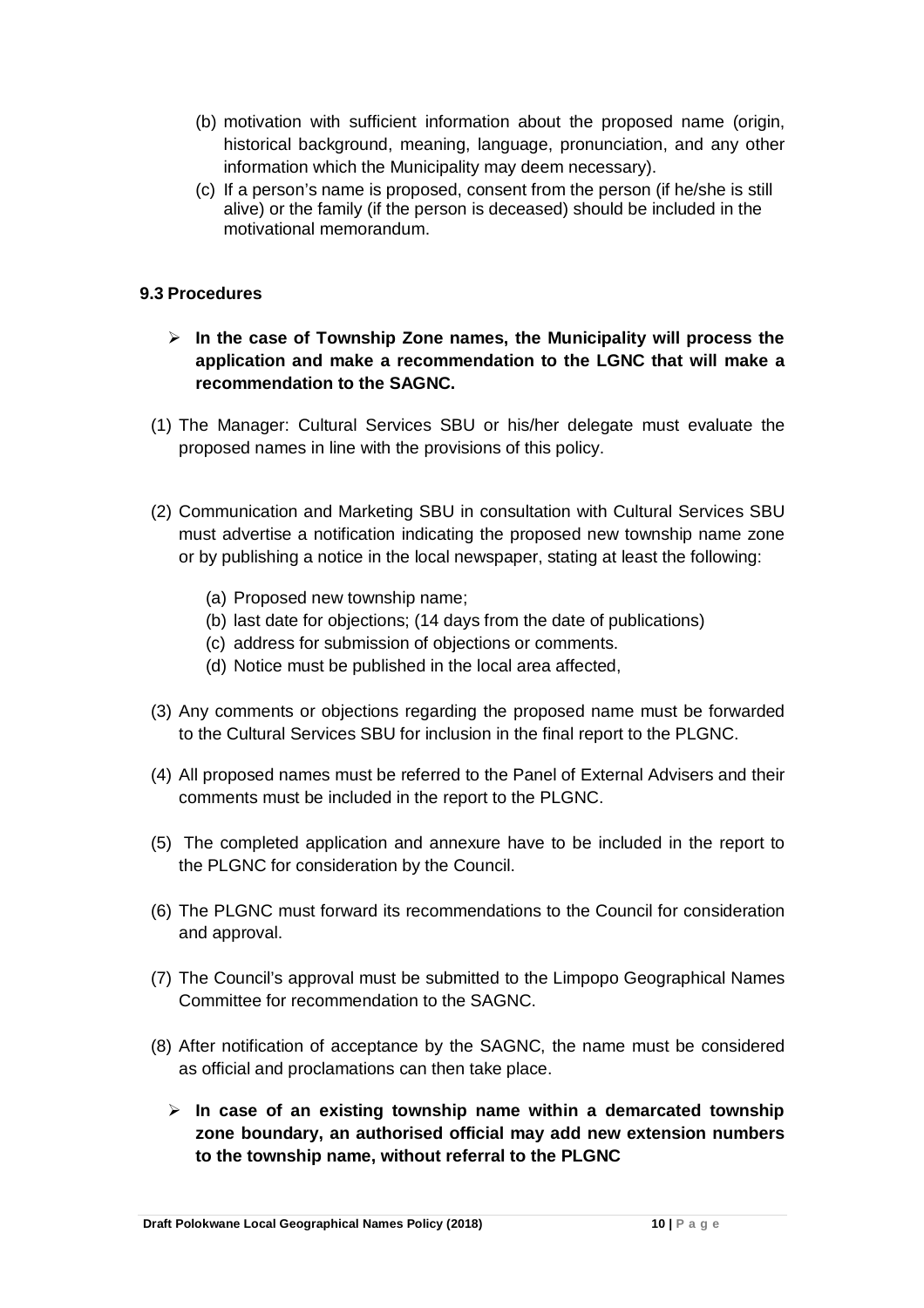- (1) The Manager: City Planning and Property Management SBU in consultation with Manager: Cultural Services SBU must evaluate the proposed township development against the existing township zone name and determine the next available extension number.
- (2) All new township names have to be reserved by writing a reservation letter to the applicant.

# **In case of changing the name of a proclaimed township**

(1) Criteria for renaming proclaimed township names:

The following criteria will assist in prioritising the renaming of a proclaimed township name:

- (a) The name change will enhance the community's sense of ownership, assist in building the community and redefine society.
- (2) No change in the name of any immovable property will be recorded in a deeds registry unless approved by the Minister of Arts and Culture.
- (3) The Manager: City Planning and Property Management SBU in consultation with Manager: Cultural Services SBU must evaluate the proposed names in line with the provisions of this policy.
- (4) The Office of the Speaker must comment on the proposed name changes in order to obtain comments for a Proclaimed Township.
- (5) Communication and Marketing SBU must also advertise in all relevant newspapers and, if necessary, conduct road shows to market and promote the changes, as well as budget for these functions.
- (6) A notification of the proposed new name must be published in the local newspapers, stating at least the following:
	- (a) Proposed new township name;
	- (b) last date for objections; 14 days from the last date of publication
	- (c) address for submission of objections or comments.
- (7) Written comments on the name must be received within 14 days from the date of publication of the notification.
- (8) Any comments or objections regarding the proposed name must be forwarded to the Manager: Cultural Services SBU for inclusion in the final report to the PLGNC.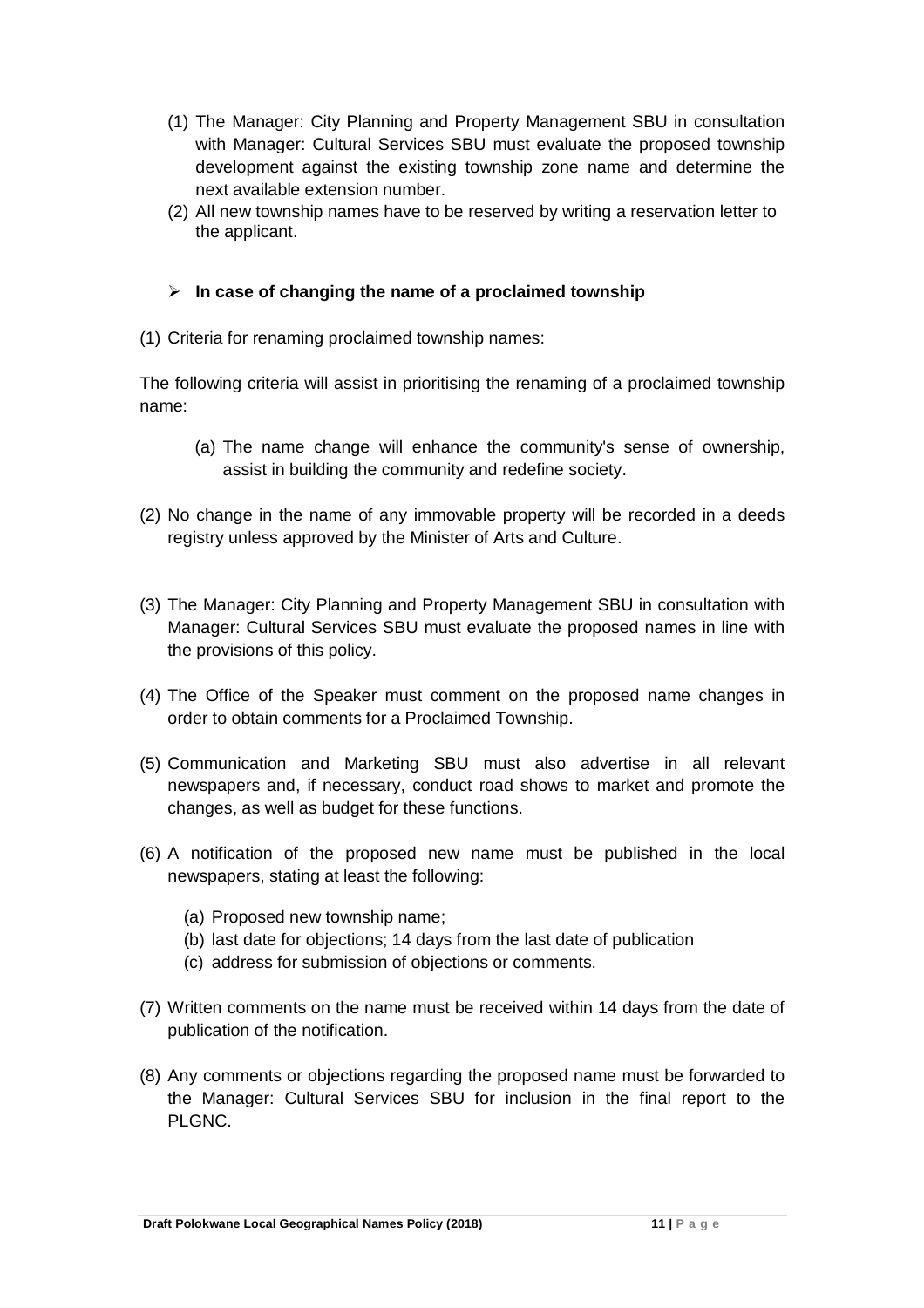- (9) All names must be referred to the Panel of External Advisers at the sole discretion of the Chairperson of the Committee, and their comments if solicited must be included in the report to the PLGNC.
	- (10) A completed application together with a report stating the intention to rename a proclaimed township must be referred to the PLGNC for consideration.
	- (11) The PLGNC must forward its recommendations to the Council for consideration and approval.
	- (12) The Council's approval must be submitted to the Limpopo Geographical Names Committee (LGNC) for recommendation to the SAGNC and the Minister.
	- (13) If the Minister is satisfied with the proposed name, he/she may order the Surveyor-General to effect the name change in the relevant registers and documents and on the relevant diagrams.
	- (14) The Surveyor-General must notify the registrar concerned of any name change and the registrar will thereupon amend the relative deeds and registers.
	- (15) After notification by the SAGNC and the Surveyor-General the name change can be considered as official.

#### **10.STREET NAMES**

#### **10.1 General guidelines for the naming of streets**

# **10.1.1 Mandatory guidelines for naming and renaming of streets and public places**

- (1) The length of street names should always be taken into consideration in terms of the cartographic layout of maps, (i.e. shorter names for shorter streets, longer names for longer streets, etc). Shorter streets giving access to fewer than six stands should retain the same name as the street cutting across. Cul-de-Sac's/Places with a street length of more than 50 meters should be allocated a street name.
- (2) When the name of a person is used, the prominence of the street should be in proportion to the stature of the person. Consent from the person (if he/she is still alive) or the family (if deceased) should be included in the motivating memorandum.
- (3) When a street is intersected by a natural or man-made barrier, the affected street may be renamed by using the existing name in addition to a direction route marker, i.e. Market Street.
- (4) If the natural or man-made barrier is removed so that two or more streets are joined, the affected streets should be given the same name to prevent one street from having two or more names, leading to confusion.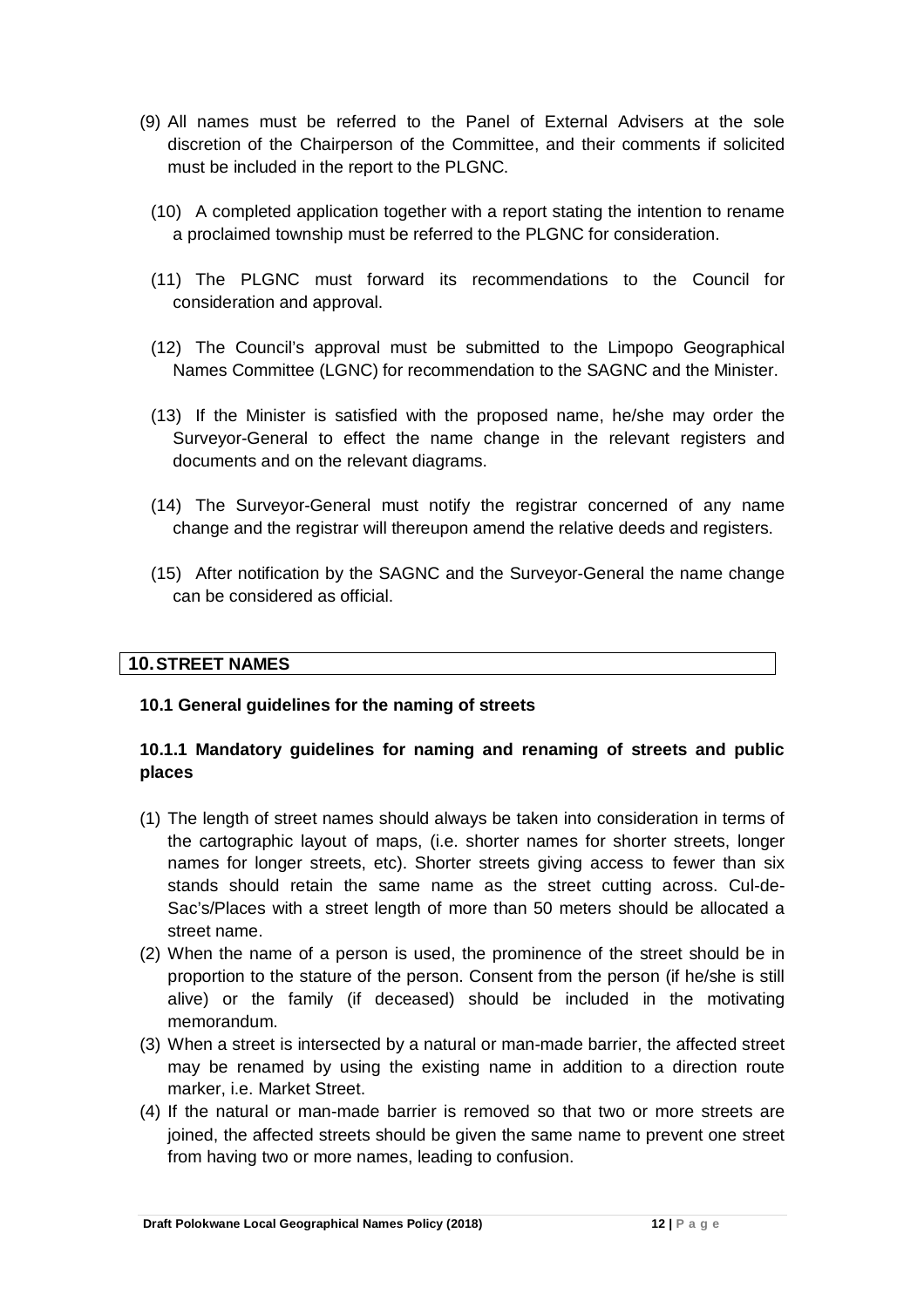- (5) All named streets must have a definite starting point and end. These can be a Tjunction, cul-de-sac, Y-junction or river.
- (6) Changes in direction or bends in a street are not regarded as starting points or ends of streets.
- (7) If a street is extended in the same direction, the new section must have the same name as the rest of the street. Alternatively, the whole street must be renamed (see also section 11.1.2.(4).
- (8) No street name may be duplicated (i.e. may have the same spelling or phonetic format). A name may be translated into the other official languages.
- (9) Multilingual street names: The street name that appears on the approved Surveyor-General's General Plan has to be used as the primary street name.
- (10) If the street name is an ordinal number, it should be written out, i.e. Fourth Street not 4<sup>TH</sup> Street.
- (11) A street name can only change at an intersection.
- (12) Cul-de-sacs have a separate street name assigned to them if there are more than six stands, given that the erf sizes (thus the length of the street) merit this.
- (13) Amendments to the spelling of names on submitted reports have to include a copy of the source indicating the correct spelling of the word.

# **10.1.2 Recommended guidelines**

- (1) Private street names (i.e. those in sectional title or other private complexes) should be assigned in accordance with this policy.
- (2) Street names should be as short as possible to fit on a regular name board without excluding others.
- (3) If a street name is extended in such a way that negative street numbers would have to be assigned, a new name should be allocated.
- (4) With new townships, the application for street names should be lodged simultaneously with the application for township establishment or amendment of township layout.
- (5) After the approval of the changing of a street name, the street name boards of the previous street name must be retained for a period of at least 2 years on the street pole but be striked through. The new street name must be erected above the previous street name with a different colour to be clearly distinguishable.

#### **10.1.3 Guidelines for name selection**

- (1) The historical, social and cultural significance must be considered.
- (2) Proposed names should meet one of the following criteria:
	- (a) Honour or commemorate noteworthy people associated with the Municipality, Provincial and National;
	- (b) Commemorate Local, Provincial and National natural or international historical places or events and memories of cultural significance to the people of Polokwane Local Municipality;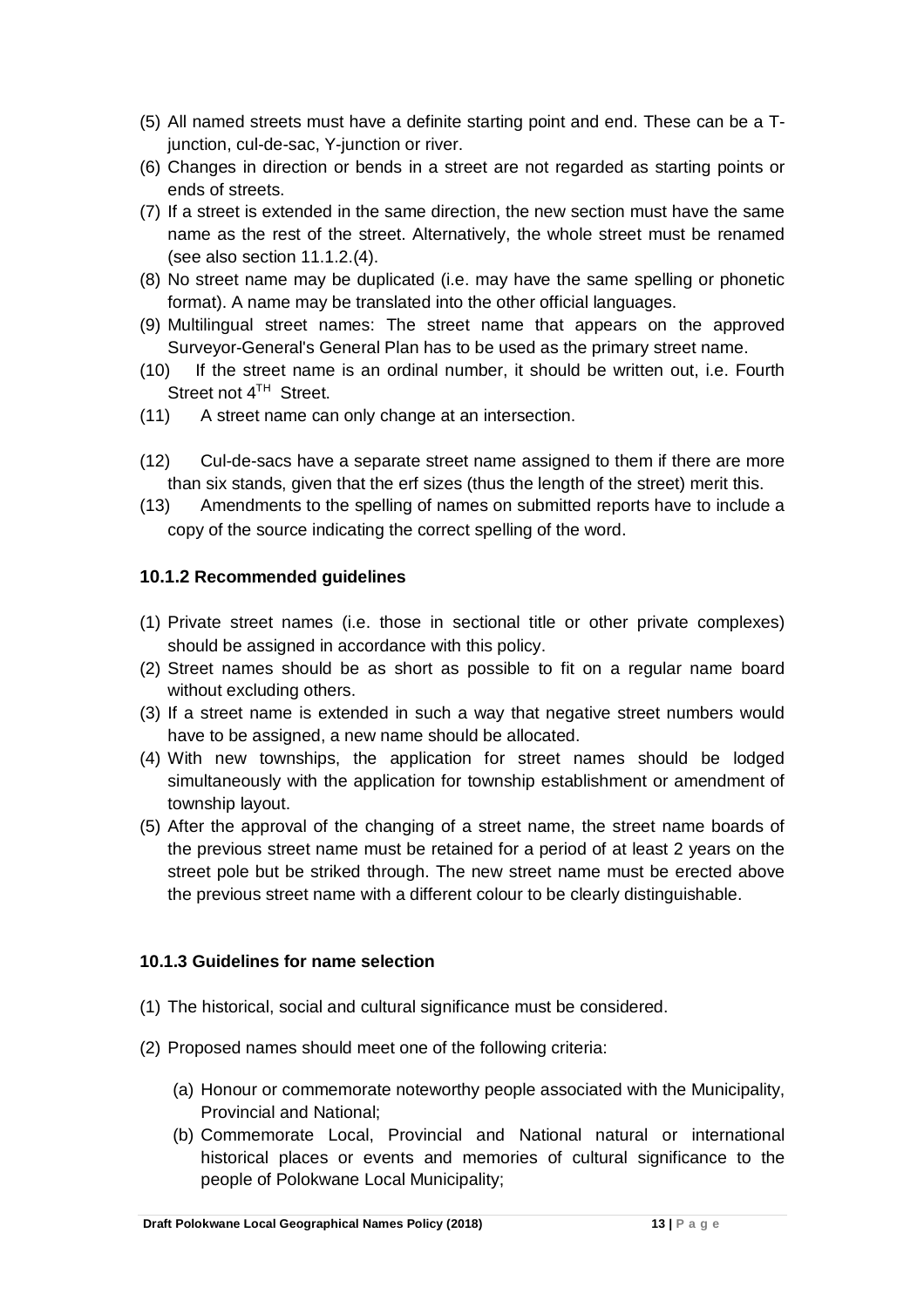- (c) Strengthen the community's heritage and promote the character of the area;
- (d) Recognise indigenous and international flora and fauna or natural features of the Polokwane Local Municipality; and
- (e) Recognise the cultural diversity of the people of the Polokwane Local Municipality.
- (3) The use of neutral names such as those of trees, birds, minerals flora and fauna is accepted.
- (4) Names should preferably have a South African character or connection.
- (5) The following types of names must be avoided:
	- (a) Names that duplicate other names (same language);
	- (b) names of living people, unless they are truly of national and/or international significance;
	- (c) names that are offensive, vulgar, blasphemous, indecent or derogatory with regard to race, colour, creed or gender;
	- (d) names of which the spelling or pronunciation is so close to existing names that they may cause confusion;
	- (e) names that are too long or clumsy, especially where the streets to be named are short or the places to be named are small, as this could cause cartographic problems;
	- (f) names that may be regarded as an advertisement for a particular product, service or firm; and
	- (g) the names of existing townships or geographical features used as street names.

# **10.1.4 Naming without Council approval**

- (1) Where existing streets are extended (continued) and the street names have been approved, the existing names must be given to the extension.
- (2) When a new township is established within an approved zone name, only a new extension number need be added to the existing name, and no approval is required for this.
- (3) Street names for private roads in a Section 21 company township or subdivision, privately owned rights of way will be checked for duplications and be measured whether it corresponds with the guidelines of the policy. Toponymy approval will be granted by Council to the private street names if the criteria have been met.
- (4) Administrative errors and/or incorrect spelling of names may be rectified without going through the process described in this policy and without formal approval by the Council.
- (5) If incorrect street name(s) had been captured on the database and administrative corrections is necessitated.
- (6) Allocation of already approved street names, banked on the Geographical Names Bank can be done by the Cultural Service SBU.

# **10.2 Naming of streets**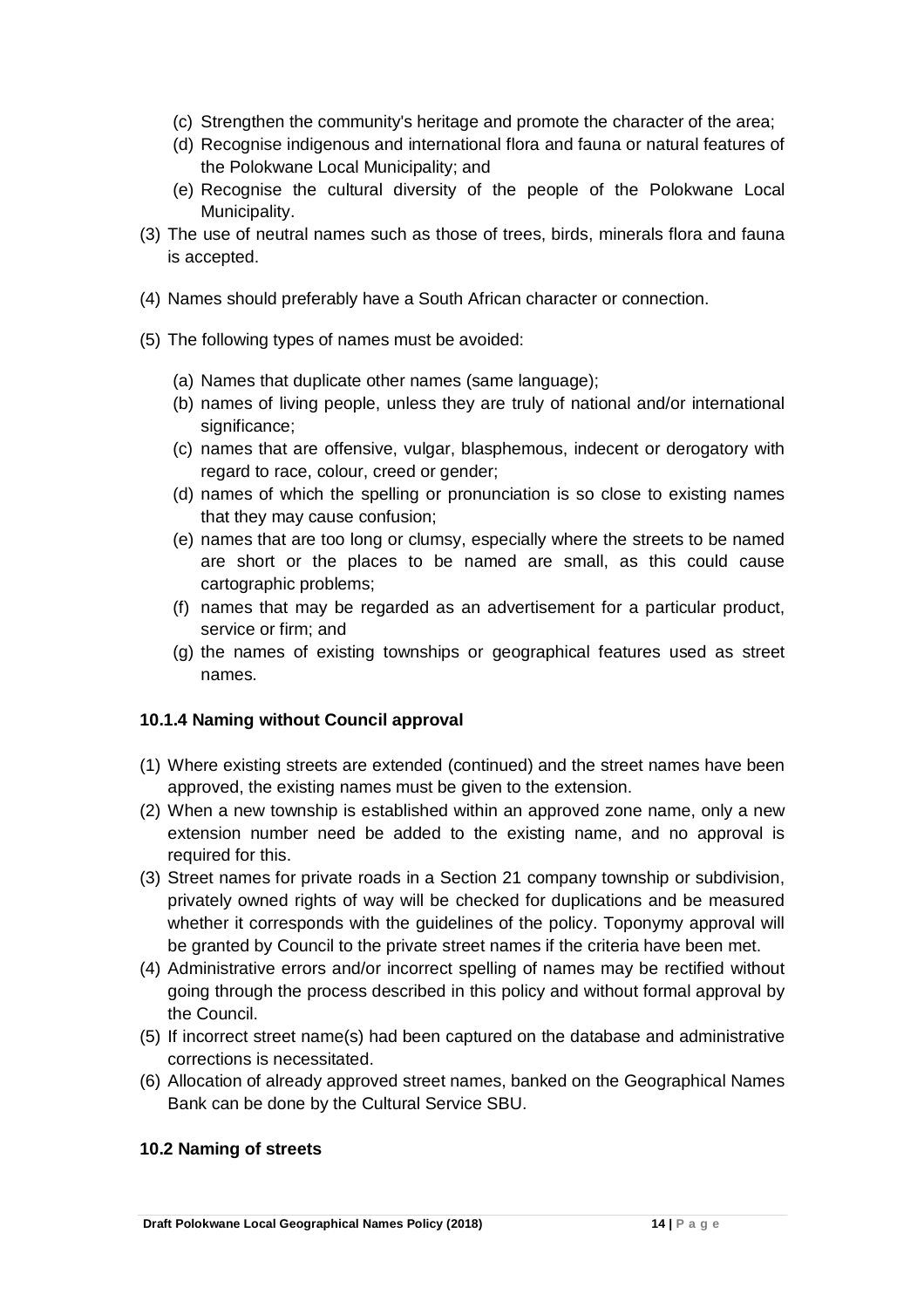The general guidelines for the naming as well as the rules for the naming or renaming of public places and streets will apply (see sections 10.1 and 14).

#### **10.2.1 Continuation of existing streets**

Where existing streets are extended, the existing name must be given to the extension, but the name need not be approved again.

#### **10.2.2 Procedure**

- (1) The Manager: Cultural Services SBU must evaluate the proposed names in line with the provisions of this policy.
- (2) The Office of the Speaker must comment on the proposed names.
- (3) If no reply concerning the community's acceptance or non-acceptance of the names is received from the Ward Committee within 30 days from the day the request for acceptance of the names was sent, the names are deemed to have been accepted, and the Council is entitled to consider the proposals.
- (4) Any comments or objections regarding the proposed name changes must be forwarded to the Manager: Cultural Services SBU for inclusion in the final report to the Council.
- (5) All names must be referred to the Panel of External Advisers and their comments, if any, must be included in the report to the Council.
- (6) All names must be referred to Council for consideration.
- (7) Proposed names (on reports) could only be amended once proof of the correct spelling and the source thereof has been received.
- (8) The relevant parties (municipal SBU's, the Surveyor-General and the developer or applicant) must be notified of approved names.

#### **10.3 Changing or renaming of street names**

The general guidelines for the naming as well as the rules for the naming or renaming of public places and streets will apply (see sections 10.1 and 14).

#### **10.3.1 Guideline for renaming public places and streets**

The application for the renaming of a street must be accompanied by written motivation.

#### **11.3.2 Criteria for prioritising public streets for renaming**

The following criteria are ranked in order of importance to assist in prioritising the renaming of public places and streets in existing residential areas: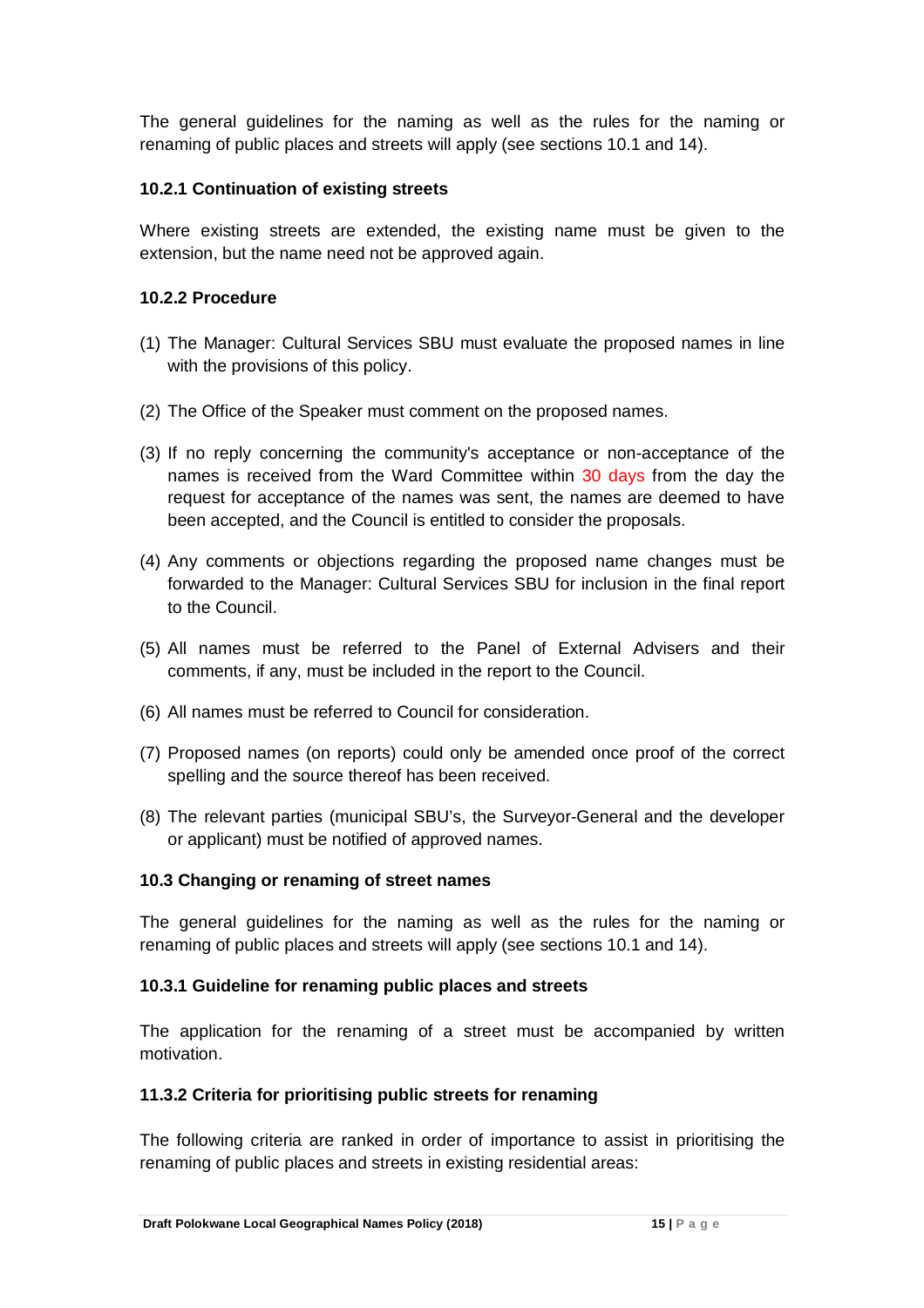- (a) The existing name is considered to be offensive;
- (b) the name change is desirable to promote the goodwill of South Africans; and
- (c) the name change will enhance reconciliation of the community, assist in building the community and redefine society.

#### **10.3.3 Procedure**

- (1) The Manager: Cultural Services SBU will scrutinise the proposals for compliance with this policy. Renaming proposals that do not contain all the requisite information will be returned to the proposer with a request for supplying the missing information.
- (2) The Manager: Cultural Services SBU must evaluate the proposed names against the provisions of this policy.
- (3) The Office of the Speaker will comment to the proposed names
- (4) Communication and Marketing SBU must be involved with and take responsibility for the municipal wide marketing of and communication on street name changes.
- (5) Communication and Marketing SBU is responsible for the advertisements in all relevant newspapers, as well as any road shows deemed necessary to market and promote the changes, as well as for the budget for these functions.
- (6) Notification of the proposed new name must be published in the local newspapers.
- (7) Written comments and/or objections regarding the name must be received within 14 days from the date of publication of the notification.
- (8) Any comments or objections regarding the proposed name changes must be forwarded to the Cultural Services SBU for inclusion in the final report to the PLGNC.
- (9) All names must be referred to the Panel of External Advisers, and their comments must be included in the report to the PLGNC.
- (10) All names must be referred to the PLGNC for consideration.
- (11) The PLGNC must forward its recommendations to the Council for consideration and approval.
- (12) The Council will take the final decision on the proposed renaming and its implementation.
- (13) Administrative errors and/or incorrect spelling of names may be rectified without going through the process described in this policy.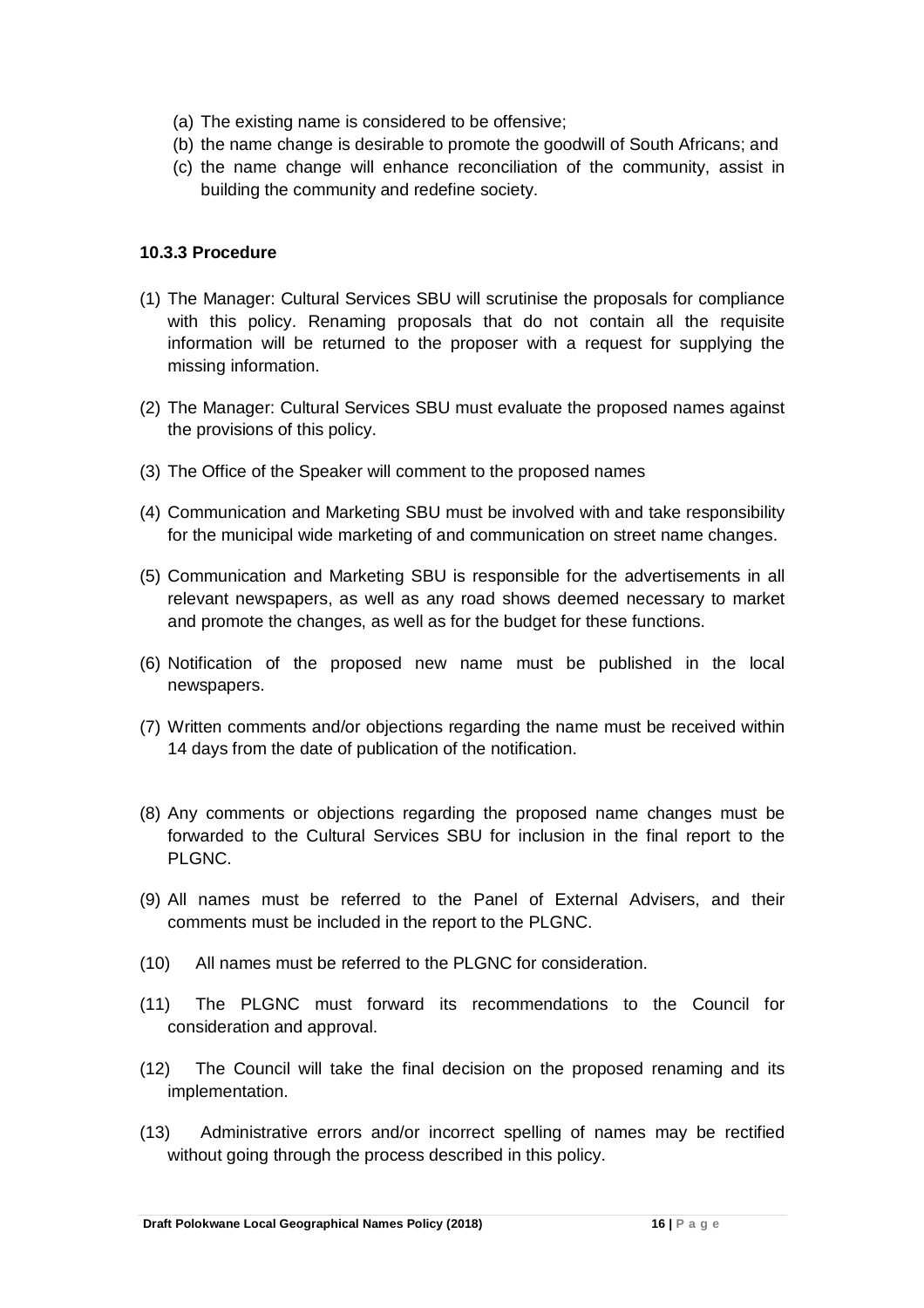- (14) Proposed names could only be amended once proof of the correct spelling and the source thereof has been received.
- (15) The relevant parties (municipal SBU's, the Surveyor-General and the applicant) must be notified of an approved name.

# **11.GEOGRAPHICAL NAMES BANK**

The general guidelines for the naming as well as the rules for the naming or renaming of public places and streets will apply (see section 10.1 and 14).

#### **11.1 Purpose of the Geographical Names Bank**

The Geographical Names Bank is a database consisting of existing, approved geographical names for the Polokwane Local Municipality area. These names are ready for allocation to a specific street or public place and need only be approved in principle by the Chairperson of the Committee. In order to avoid duplication, all new and proposed names should first be verified against the Geographical Names Bank.

#### **11.2 Procedure for approval of names on the Geographical Names Bank**

- (1) Any person, community or organisation within the boundaries of the Polokwane Local Municipality is entitled to propose new names to be added to the Geographical Names Bank.
- (2) All names must be accompanied with the language, meaning and proof of the source of the name.
- (3) The Manager: Cultural Services SBU in consultation with the Manager: City Planning and Property Management SBU will prepare a report on the proposed names to be added on the Geographical Names Bank.
- (4) The report on the proposed names will then be referred to Panel of External Advisers for comments.
- (5) A report with comments will be referred to the PLGNC for consideration and the PLGNC will then recommend the report to the Mayoral Committee as well as Council.

#### **11.3 Procedure for using approved street names from the Geographical Names Bank**

- (1) The applicant must submit a written request for using names in the Geographical Names Bank.
- (2) Cultural Services SBU will then liaise with the Councillor/Ward Committee and provide them with a list of approved names.
- (3) Once all parties agree on the names, a confirmation document will be prepared and should be signed by the Ward Councillor to confirm that the names could be allocated to his/her ward.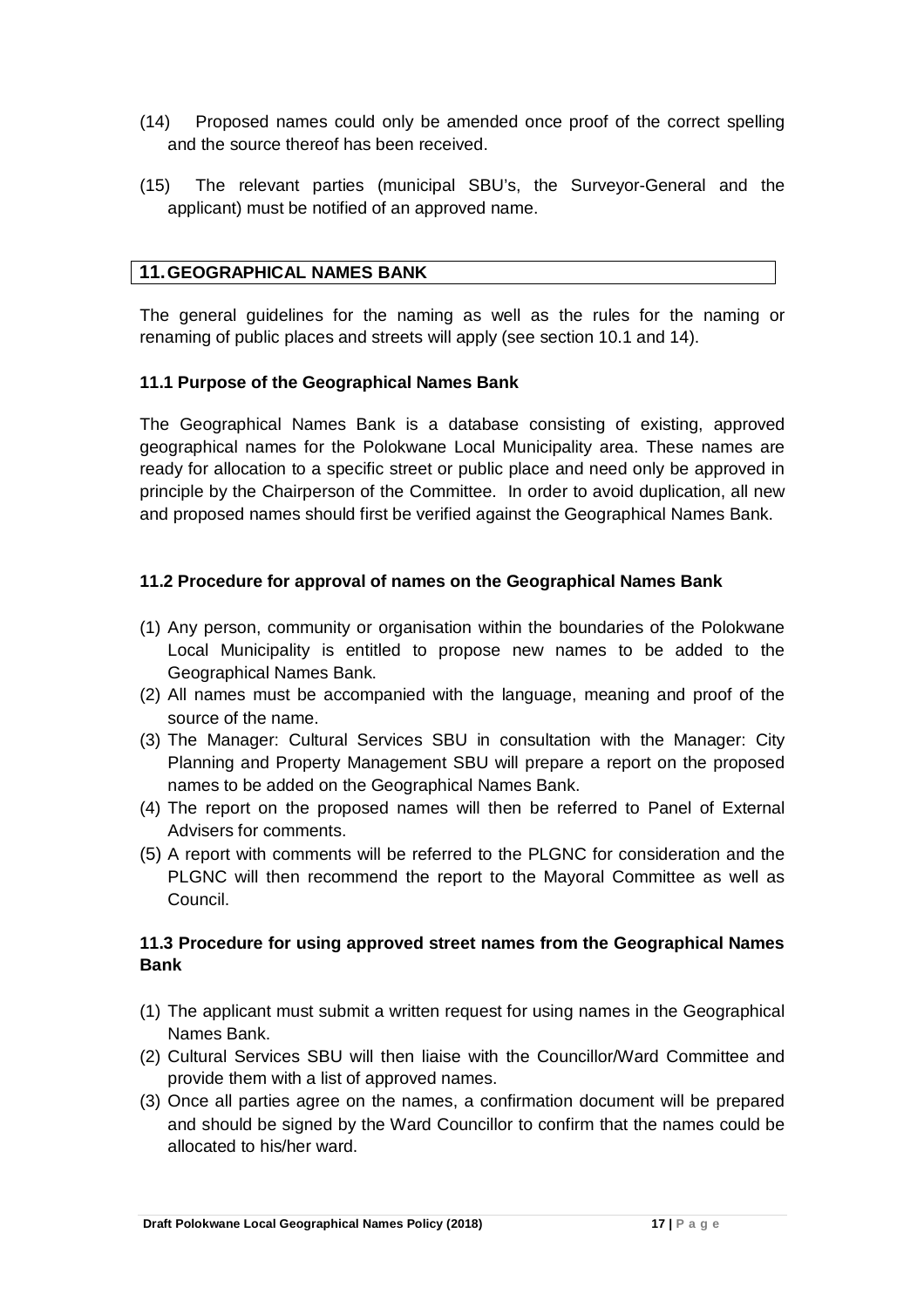- (4) If the Ward Councillor does not inform Cultural Services SBU of the acceptance or non-acceptance of the names within 30 days from the day the request for such information was sent, the officials in conjunction with the Chairperson of the Committee will select names from the Geographical Names Bank.
- (5) Due to the fact that the names in the Geographical Names Bank have already been approved no further approval by Council is deem necessary.

#### **12. NAMING AND RENAMING OF MUNICIPAL PROPERTIES**

This section is applicable to all municipal properties such as buildings, parks, libraries, museums, clinics, cemeteries, stadiums etc.

#### **12.1 Who may apply**

The Strategic Business Unit within the municipality responsible for a particular property may propose a name for it.

#### **12.2 Procedure**

- (1) The Manager: Cultural Services SBU must evaluate the proposed name in line the provisions of this policy and submit a report to the PLGNC.
- (2) Communication and Marketing SBU will be responsible for the advertisements in all relevant newspapers and any road shows deemed necessary to market and promote the changes, as well as for the budget for these functions.
- (3) Notification on the proposed new name must be published in the local newspapers.
- (4) Written comments on the name will only be received within 14 days from the date of publication of the notice.
- (5) Any comments or objections regarding the proposed name changes must be forwarded to the Cultural Services SBU for inclusion in the final report to the PLGNC.
- (6) The Office of the Speaker will comment on the proposed names.
- (7) All names must be referred to the PLGNC, who will evaluate and consider the names.
- (8) The PLGNC must forward its recommendations to the Council for consideration and approval.
- (9) Once Council has approved a name all relevant parties (municipal SBUs) must be notified of an approved name.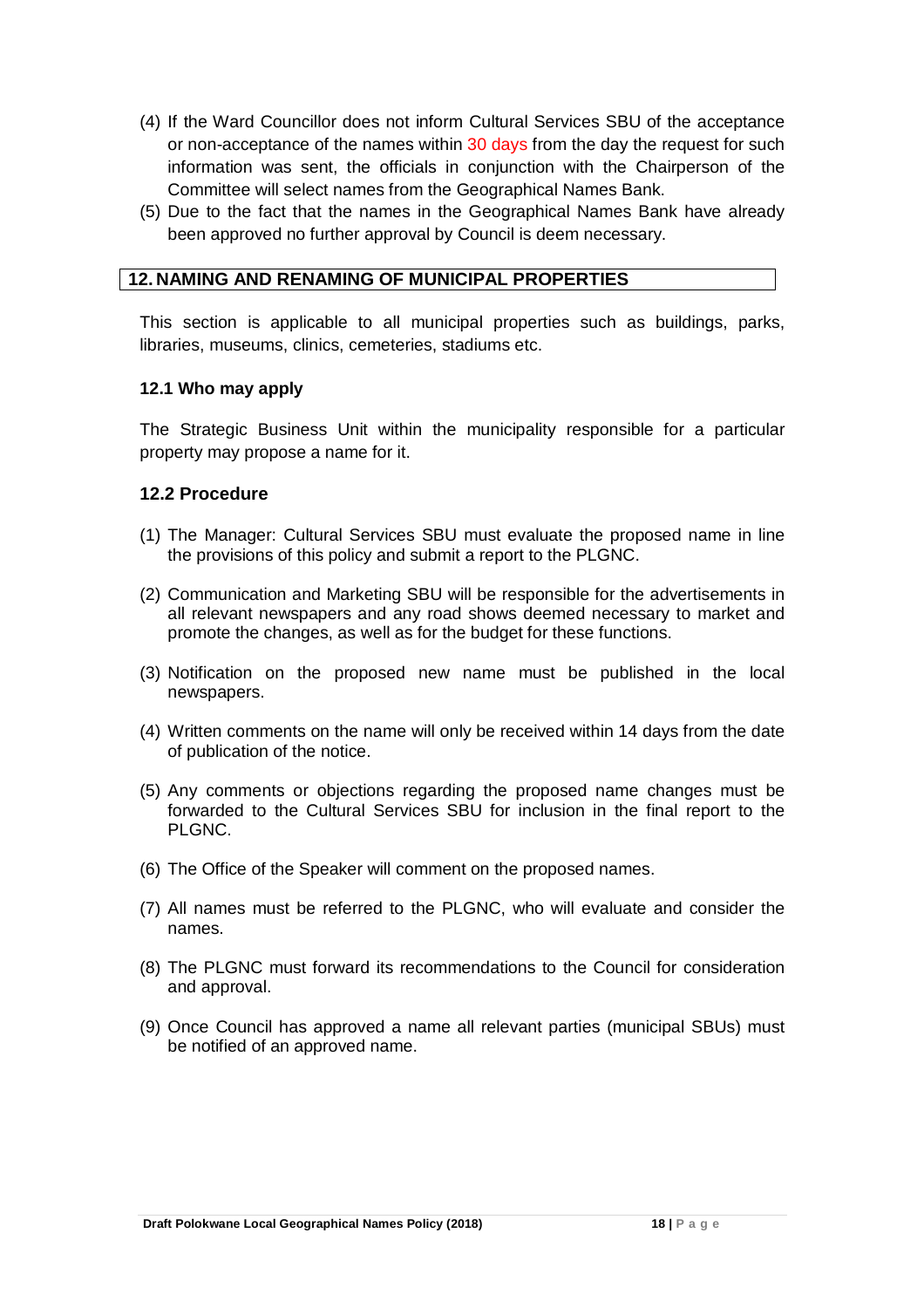#### **13. FINANCIAL CONSIDERATIONS**

- (1) The costs of erecting or changing street name boards and signs resulting from the renaming of existing streets will be borne by the Municipality.
- (2) The costs resulting from the renaming of streets and the naming and renaming of public places, natural areas and municipal buildings and artefacts will be borne by the Municipality.
- (3) In case of a new private township the developer will be responsible for the advertisement, erection of street boards and any other expense that may arise.